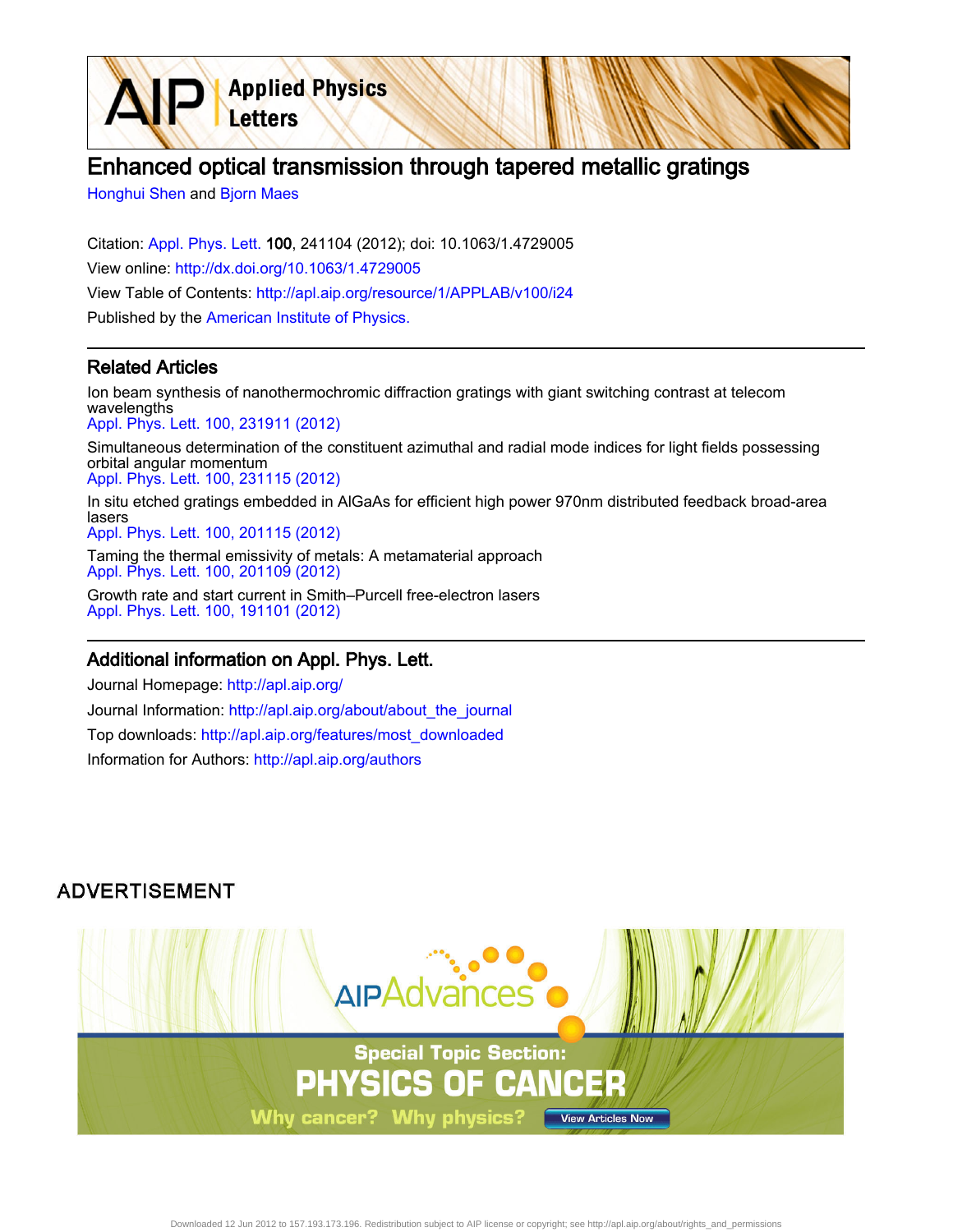## <span id="page-1-0"></span>[Enhanced optical transmission through tapered metallic gratings](http://dx.doi.org/10.1063/1.4729005)

Honghui Shen<sup>1,a)</sup> and Bjorn Maes<sup>1,2</sup>

<sup>1</sup>Photonics Research Group (INTEC), Ghent University-IMEC, Sint-Pietersnieuwstraat 41, 9000 Gent, Belgium

 $^2$ Micro- and Nanophotonic Materials Group, Faculty of Science, University of Mons, Bat. IV, Avenue Maistriau 19, B-7000 Mons, Belgium

(Received 19 April 2012; accepted 23 May 2012; published online 11 June 2012)

To achieve non-resonant behavior, we propose a metallic grating device with linearly tapered slits. The tapering provides a gradual impedance variation from the entrance to the exit of the slits, leading to broadband and wide-angle enhanced transmission in the infrared. In addition, the light is strongly localized and enhanced at the slit exits, in contrast with straight slits. We describe the phenomenon with a transmission line model, which is in accordance with rigorous simulations. V<sup>C</sup> 2012 American Institute of Physics. [[http://dx.doi.org/10.1063/1.4729005\]](http://dx.doi.org/10.1063/1.4729005)

The extraordinary optical transmission (EOT) phenomenon was observed in an opaque metallic film with a periodic array of subwavelength holes in  $1998$  $1998$ .<sup>1</sup> Since then tremendous investigation has been dedicated to its mechanism, $2\frac{1}{5}$ elucidating the role of surface plasmon dispersion<sup>[6](#page-3-0)</sup> and Fabry-Perot type cavity modes.<sup>[7](#page-3-0)</sup> EOT offers strongly localized field enhancements in addition to a large transmission, with potential applications in nonlinear optics, sensing etc. However, due to the resonant mechanisms involved often a relatively narrow bandwidth is affected, which is unsuitable for a range of applications. On the other hand, broadband transparency has been achieved in related structures, e.g., using oblique incidence TM polarization,<sup>5,[8](#page-3-0)</sup> or by connecting rectangular apertures with narrower slits.<sup>[9](#page-3-0)</sup> In the latter example, the thin gratings operate at wavelengths beyond the Fabry-Perot resonances of guided modes in the slits. This regime of non-resonant devices has only recently attracted attention, but it is indispensable e.g., for broadband light harvesting devices.

Therefore, we propose metallic gratings with tapered slits, which offer a much broader transmission window for TM polarized light. By gradually varying the impedance from input to output plane, we effectively destroy the Fabry-Perot type resonant conditions of guided modes in the slit, yielding a non-resonant and thus broadband and wide-angle large transmission in the infrared. In addition, the localization of the field is confined to one plane of the structure, instead of over the whole lossy waveguide as in the traditional structures with straight sidewalls.

Analysis is performed with rigorous calculations (finite element method  $(FEM)^{10}$  $(FEM)^{10}$  $(FEM)^{10}$ ) and semi-analytic methods (trans-mission line (TL) theory<sup>[8](#page-3-0)</sup>). Other more complex models and theories were proposed for metallic aperture devices,  $11,12$  but under certain conditions the efficient TL model provides effective characterization. To illustrate the effects of tapering we assume surrounding, substrate, and slit material to be air. The standard geometry and the tapered grating are shown in Figs.  $1(a)$  and  $1(b)$ , respectively. The grating with tapered slits is characterized by the thickness  $t$ , period  $p$ , and widths  $w_{in}$  and  $w_{out}$  at the entrance and exit of the slit, respectively. The metal grating is assumed to be silver.<sup>15</sup> Fig. [2](#page-2-0) shows the calculated TM transmission T with normal incidence ( $\theta = 0$ ) for grating structures with different sizes, with both FEM and TL calculations. For various parameters, the tapered grating leads to a dramatic enhancement of the transmission over a broadband wavelength range, comparing the straight sidewall case (Fig. [2,](#page-2-0) blue curves) with the tapered cases. In addition, we notice that the tapered transmission seems to average the Fabry-Perot resonant peaks for the non-tapered geometry, leading to non-resonant transmission. This averaging effect is clear for the smaller wavelengths, and becomes more pronounced for larger  $w_{in}$  (more "open" gratings).

We introduce now the employed TL approach, which was developed for non-tapered slits.<sup>[8](#page-3-0)</sup> Surrounding and substrate are modeled as semi-infinite TLs characterized by a wavenumber ( $\beta_{in}$ ,  $\beta_s$ , respectively) and a characteristic impedance per unit length  $(Z_{in}, Z_s$ , respectively), see circuit in Fig. 1(a). The wavenumber is given by  $\beta_u = k_0 n_u \cos \theta$ , the characteristic impedance is  $Z_u = Z_0 p \cos \theta / n_u, u = in$  (surrounding), s (substrate), and  $Z_0 = \sqrt{\mu_0/\epsilon_0}$  is the vacuum impedance. The grating layer is treated as a TL characterized by  $\beta$  and Z with finite length t. Given that the metal width d  $(= p - w)$  is large enough to avoid coupling between slits, the wavenumber  $\beta$  is determined by the dispersion relation of a metal-insulator-metal waveguide:<sup>[13](#page-3-0)</sup>



FIG. 1. Schematics of 1D metallic grating with (a) straight slits, and (b) linearly tapered slits, respectively, together with illustrations of the TL model a)Electronic mail: honghui.shen@intec.ugent.be.  $\blacksquare$  and  $\blacksquare$  and  $\blacksquare$  and  $\blacksquare$  and  $\blacksquare$  and  $\blacksquare$  are periodic in the x-direction.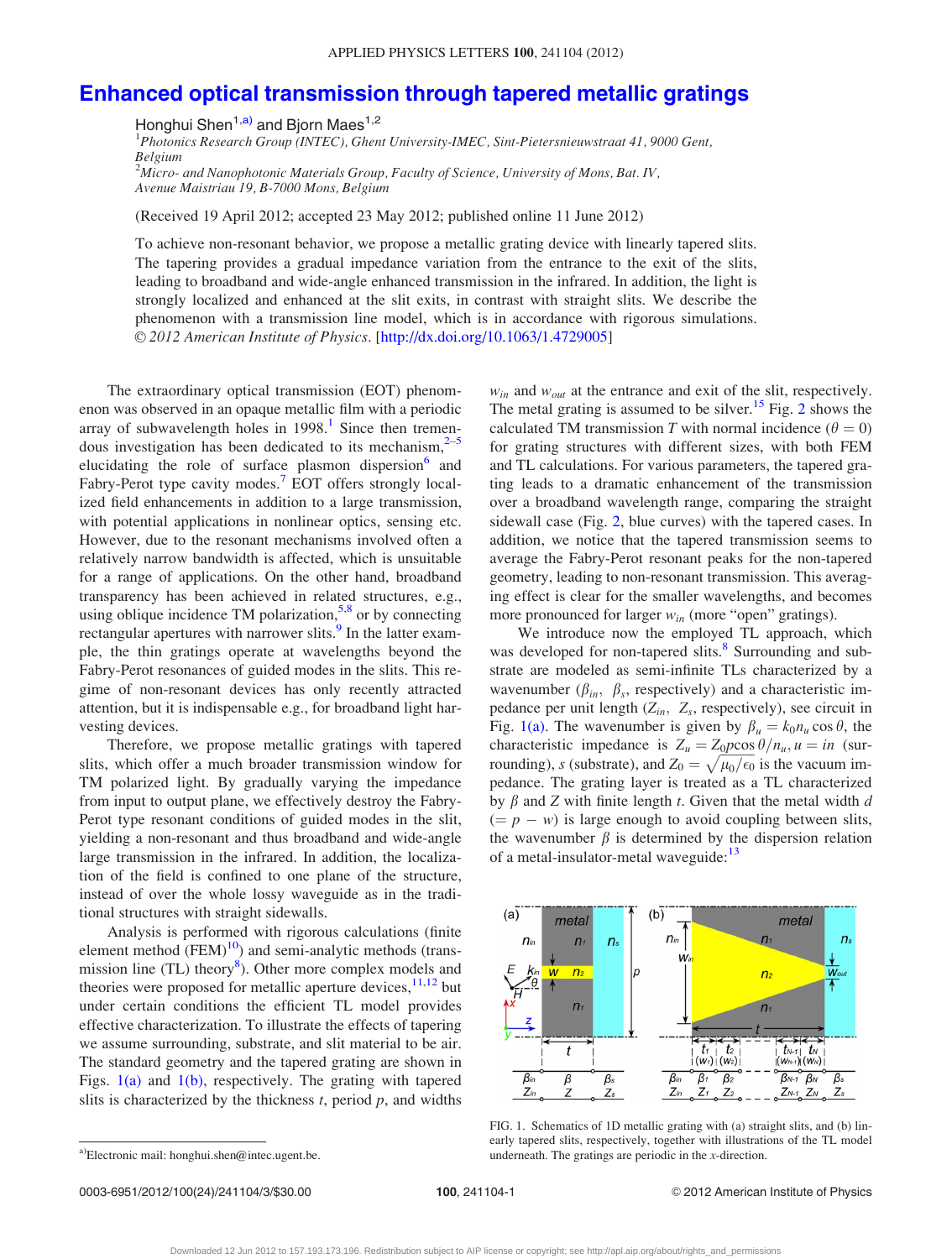<span id="page-2-0"></span>

FIG. 2. Transmission T for gratings with different sizes (i.e., different slit width  $w_{in}$  and  $w_{out}$ , grating period p, slit thickness t). The solid lines are from numerical simulation by FEM. The dashed lines are from TL model.

$$
\tanh\left(\sqrt{\beta^2 - k_0^2 n_2^2} w/2\right) = -\frac{\sqrt{\beta^2 - k_0^2 n_1^2} n_2^2}{\sqrt{\beta^2 - k_0^2 n_2^2} n_1^2}.
$$
 (1)

Then, the characteristic impedance per unit length can be expressed as<sup>[8](#page-3-0)</sup>

$$
Z = w\beta/(\omega\epsilon_0). \tag{2}
$$

The tapered grating is modeled as a series of cascaded TLs, with a staircase multilayer characterized by local widths  $w_i$ and thicknesses  $t_i$  (circuit in Fig. [1\(b\)\)](#page-1-0). To calculate the transmission  $T$  of the cascaded network one can use  $ABCD$ parameters (also known as transfer matrix).<sup>[14](#page-3-0)</sup> The  $ABCD$ parameters (M) of the whole network are a multiplication of each TL in the network:  $M = [A_{tot}, B_{tot}, C_{tot}, D_{tot}]$  $= \prod M_i = \prod [A_i B_i; C_i D_i],$  where  $A_i = D_i = \cos(\beta_i t_i), B_i$  $= jZ_i \sin(\beta_i t_i), C_i = jY_i \sin(\beta_i t_i), Y_i = 1/Z_i, i = 1, 2, \cdots, N,$  (*i*  $(1, 2, \cdots, N)$ . Therefore T is expressed by

$$
T = \frac{4|Y_{in}|^2 Re(Y_s)}{|m_1 Y_{in} + m_2|^2 Re(Y_{in})},
$$
\n(3)

where  $m_1 = A_{tot} + B_{tot}Y_s$ ,  $m_2 = C_{tot} + D_{tot}Y_s$ ,  $Y_u = 1/Z_u$ ,  $u = in$ , s. Upon derivation of Eq. (2), uniform electric fields in the slit and negligible coupling between the slits are assumed, $8$  so the TL model works well with small slit widths  $(w)$  and large enough metal widths  $(d)$ . In addition, diffraction in the surrounding and substrate, and surface modes at the grating planes are not considered in the TL model, so the period of the grating cannot be larger than the wavelength.

The plots in Fig. 2 show a good agreement between the rigorous full-wave FEM simulations and the TL model. Here, in the TL model 10 layers are used and already provide a good convergence. More in detail, agreement is better for small periods (Fig.  $2(a)$ ), and for straight slits (blue curves in Figs.  $2(a)$  and  $2(b)$ ). The deviation is mainly caused by plasmon modes at the slit corners, which are not taken into account in the TL model. Deviation increases when  $w_{in}$ 



FIG. 3. E field amplitude (normalized by the incident field amplitude  $E_0$ ) distribution at  $\lambda = 5\mu m$  for gratings (t = 400 nm,  $w_{out} = 30$  nm, p = 300 nm) with (a)  $w_{in} = 30$  nm, (b)  $w_{in} = 160$  nm, and (c)  $w_{in} = 290$  nm.

increases, since the coupling between slits becomes stronger, and uniformity of the  $E$  field in the slits diminishes. However, the TL model still predicts the trend of T very well, except for an overestimation at smaller wavelengths.

Based on the large transmission enhancement by tapering, we can imagine that the light is slowly squeezed from the entrance of the taper on to the narrower exit slit. Therefore, the field is expected to be gradually enhanced. To confirm, we plot the electric field spatial distribution (Fig. 3) at wavelength 5  $\mu$ m for gratings corresponding to Fig. 2(b). For other grating sizes, the field spatial distribution profiles are very similar. We notice indeed that the  $E$  amplitude gradually increases towards the exit of the slit by tapering, contrast (a) to (b) and (c). In addition, the fields reach their maximum exactly at the exit of the tapered slit, and the maximum value is much larger than in the straight sidewall case.

To examine the field enhancement properties, Fig. 4 shows the average normalized electric field as a function of wavelength at the slit exit (same gratings as in Fig. 3). Broadband field enhancement is obtained, and it increases as the taper becomes wider (increasing  $w_{in}$ ). Meanwhile, the spectrum of the normalized field is similar to the corresponding transmission spectrum (Fig. 2(b)). Therefore, the nearfield at the exit of the slit and the transmission have a similar spectrum, with deviations from evanescent wave components. In addition, for larger wavelengths, we notice that the normalized electric field arrives quite close to the dasheddotted line, which is the ratio of  $p/w_{out}$ , similar to Ref. [9](#page-3-0). The average field decreases towards smaller wavelengths, since there is less light transmitted. However, by tapering it is still possible to obtain a local field enhancement far beyond the ratio of  $p/w_{out}$ , instigated by the sharp corner at the exit of the slit, as the field maxima shown in Fig. 3. Therefore, tapering offers a strong control over the field



FIG. 4. Average E field amplitude (normalized by the incident field amplitude  $E_0$ ) versus wavelength at the exit of slit for gratings  $(t = 400 \text{ nm}, w_{out} = 30 \text{ nm}, p = 300 \text{ nm})$  with different widths:  $w_{in} =$ 30 nm (blue),  $w_{in} = 160$  nm (green), and  $w_{in} = 190$  nm (red).